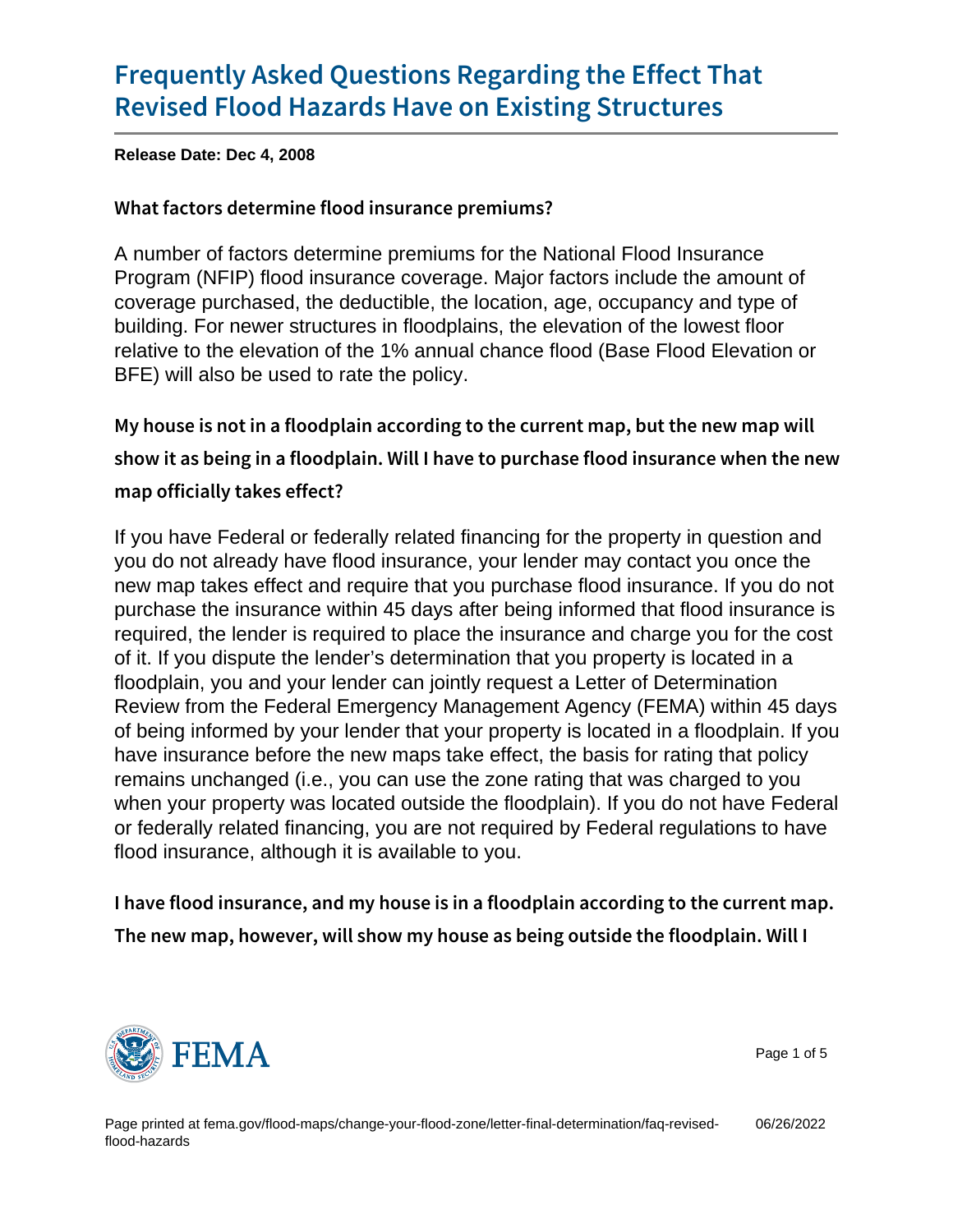If you have Federal or federally related financing for the property in question, you will no longer have a Federal requirement to purchase flood insurance when the new maps take effect; however, lenders retain the prerogative to require flood insurance, even for property that is not in a floodplain. If you wish to continue coverage once the new maps take effect, you become eligible for lower rates. You should contact your insurance agent or company to have your policy re-rated using the new maps. Even if you are not required to purchase flood insurance, we encourage property owners to continue coverage because you may be flooded by an event greater than the 1% annual chance event.

The new flood map will show that my property will be in a property that was built before any flood maps or local floo regulations existed. What effect does this have on the cost

Under the NFIP, the date of construction is a major factor used to determine the cost of flood insurance on the property as well as any local floodplain management requirements. If flood insurance purposes, the start of construction or substantial improvement used is the date that a building permit was issued provided the start of construction, repair, reconstruction or improvement was within 180 days of the permit date. If your property was built prior to the local floodplain management requirements, the NFIP subsidizes your premium. If you can show that you purchased a flood insurance policy prior to the floodplain designation, as long as the coverage is continuous, the policy will be rated based on the structure being outside of the floodplain. If the policy is purchased after the new flood maps become effective, the higher subsidized premium will be charged. In some instances, older structures have shown that their property may meet the local floodplain management requirements for new construction. This means that the lower premiums can be charged. A FEMA Elevation Certificate, completed by a registered professional land surveyor, civil engineer, or architect, as regulated by the State, can be sent to your insurance agent or company who will evaluate the effects on the rating of the flood insurance policy.

My property was built to the base flood elevation shown on previous map). On the new map, my house will remain in th



Page 2 of 5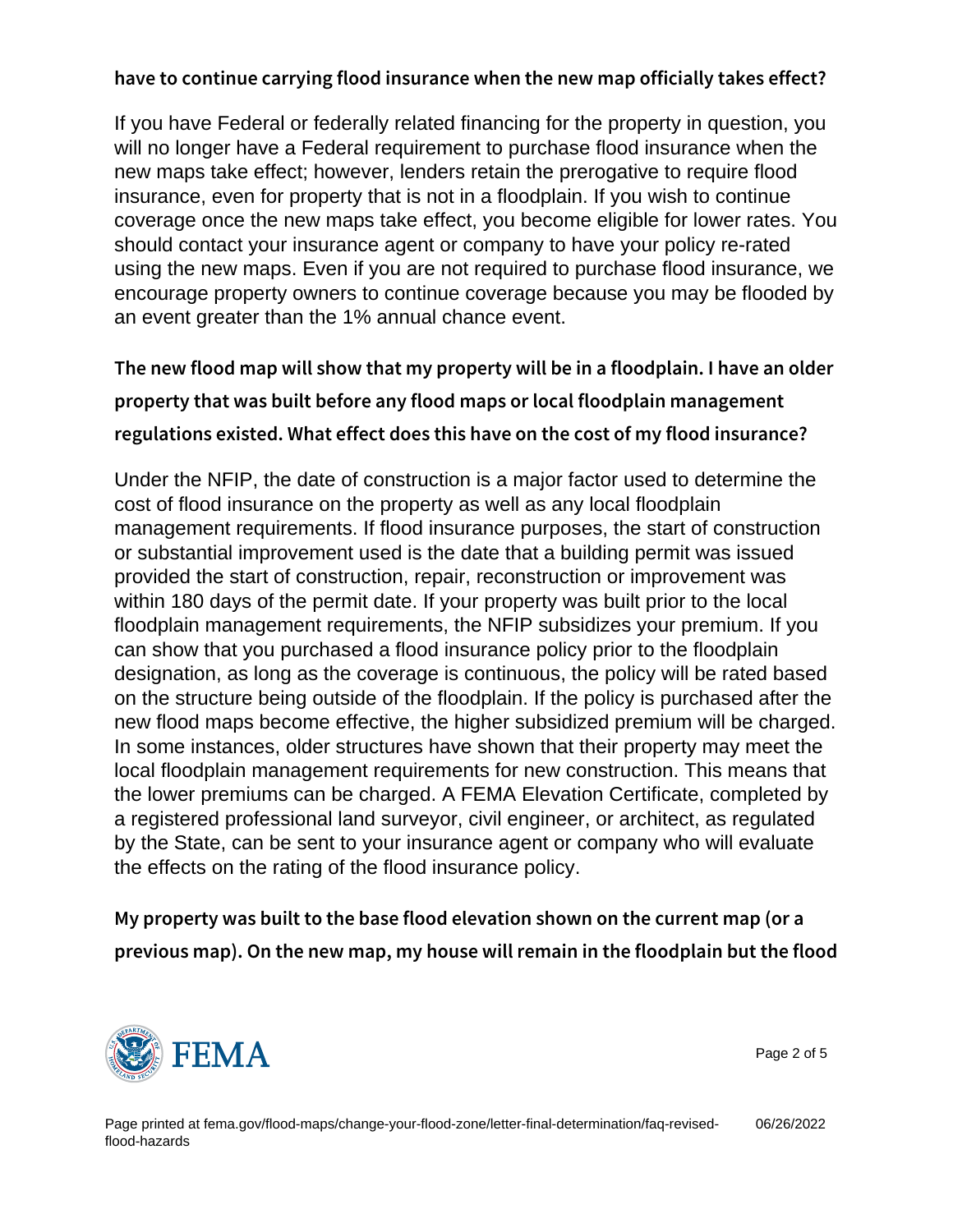elevation will increase. What will happen to my insurance map officially takes effect?

If you can show that your house was built in compliance with local floodplain management regulations and the flood map in effect at the time of construction, the basis for rating your policy does not change. If you cannot show that your house was built in compliance at the time of construction, your policy be rated using the new flood map, which may result in a higher premium.

My property was built to the flood elevation shown on the dual map). On the new map, my house will remain in the floodpl decrease. What will happen to my insurance premium when takes effect?

You should contact your insurance agent or company to ensure that the policy is re-rated when the new map officially takes effect. The lower flood elevation may result in a lower premium.

My property was built in Zone AE to the flood elevation in construction. On the new map, my house will remain in the designation will be changed to Zone VE. What will happen when the new map officially takes effect?

If you can show that your house was built in compliance with local floodplain management regulations and to the flood map in effect at the time of construction, the basis for rating your policy does not change and your premium will be the same when the new map officially takes effect. If you cannot show that you house was built in compliance at the time of construction, your policy will be re-rated when the new map takes effect using the new flood zone designation and flood elevations, which will raise your premium. However, if you can show that your home has been continuously insured since before the map change, your premium will not be affected.



Page 3 of 5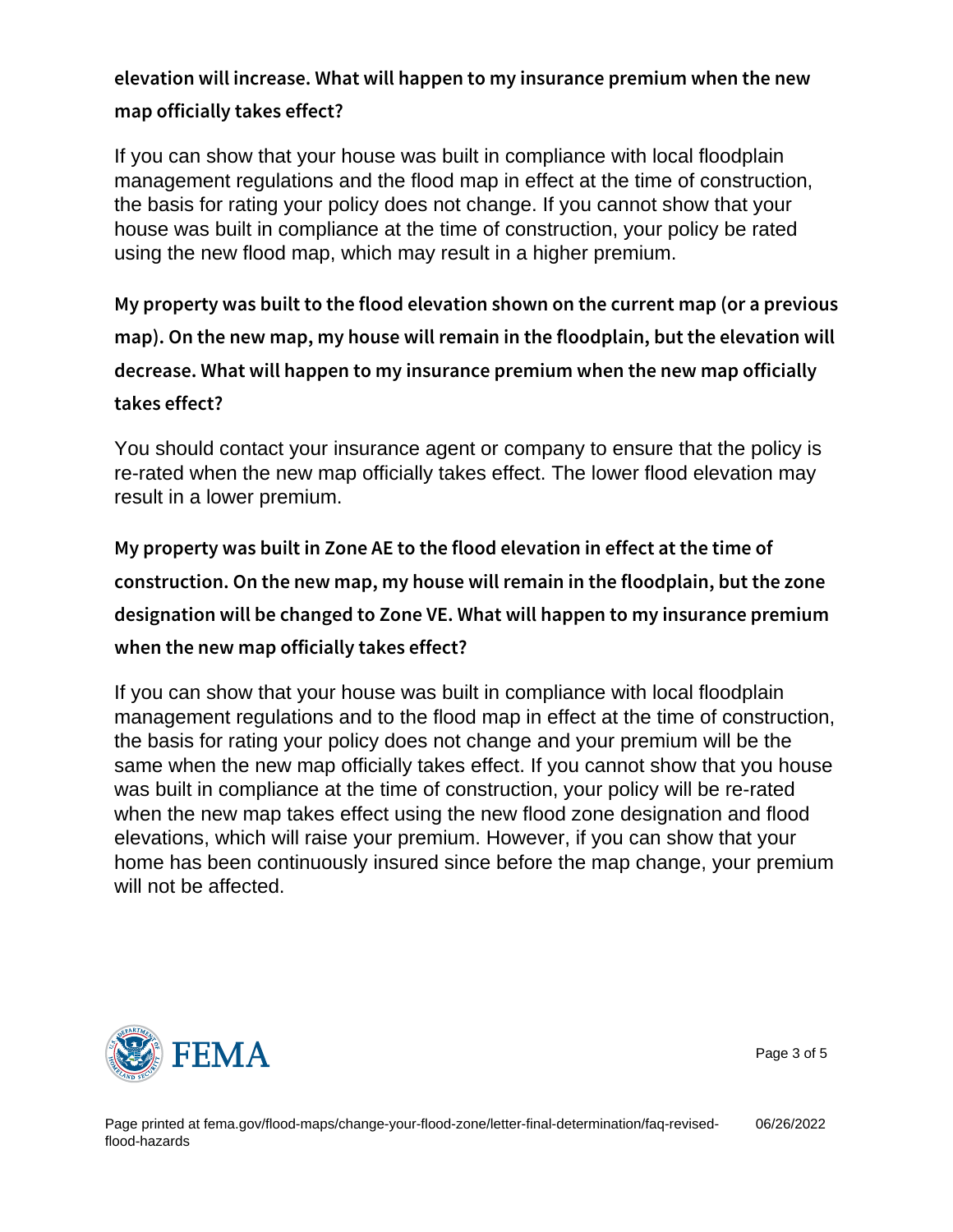My property is shown as being in Zone VE on the current m property will remain in the floodplain, but the zone designa AE. What will happen to my insurance premium when the ne effect?

You should contact your insurance agent or company to ensure that policy is rerated when the new map officially takes effect. The change to a Zone AE designation will likely lower your premium.

My property is in a floodplain according to the current map. property will remain in the floodplain, but the flood elevation my property be considered to be in violation of NFIP regulations officially takes effect?

Any structure that can be shown to have been built in compliance with local floodplain management regulations and the flood map at the time of construction will continue to be considered compliant, even if the new maps will show in increase in flood elevation or a change to a more restrictive zone designation. However, should your house be substantially damaged (damage that is 50% or more of the pre-damage market value) and your wish to repair it, you will be required to bring the entire structure into compliance with the zone designation and flood elevations in effect at the time the repairs take place. If the structure is less than substantially damaged, you do not need to refer to the flood map when repairing damages. Please note, however, that there may be more stringent or local requirements that take precedence over those stated here. Regardless of whether your building is substantially damaged, you will likely need a permit to make repairs and need to contact your local building official.

```
My property is in a floodplain. What do I do if I want to bu
improve it?
```
If the value of the addition or improvement to the structure is less than 50% of the market value of the existing structure, you need only make sure that the improvement meets or exceeds the standards that were used in constructing the existing structure (assuming the existing structure was built in compliance at the



Page 4 of 5